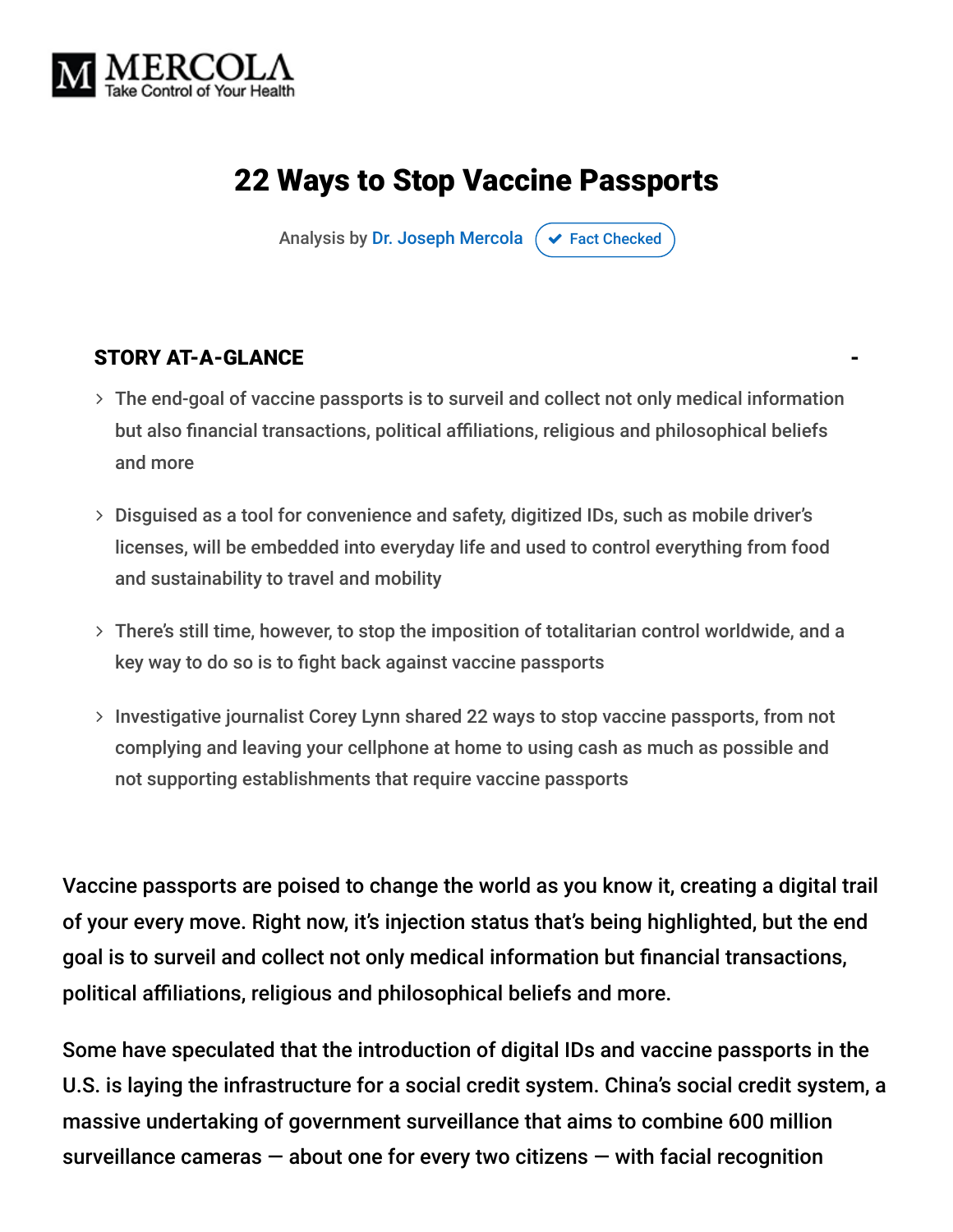technology, has the reported goal of being able to identify anyone, anywhere, within three seconds. 1

It's difficult to imagine this type of tyranny transpiring in the U.S.  $-$  until you look back over the last two years. In 2019, it may also have seemed farfetched that you'd have to receive an injection of an experimental gene therapy in order to enter certain restaurants, gyms, entertainment venues and workplaces, yet, here we are.

As investigative journalist Corey Lynn, who recently detailed not only why it's so important to stop vaccine passports but also 22 practical ways to do so, put it: $^2$ 

*"Simply put: the pandemic is to mandate an experimental gene therapy that the CDC likes to refer to as a 'vaccine.' That 'vaccine' is for purposes of getting everyone onto a vaccine ID passport. The passport is to force everyone into the new global social credit system.*

*That system is to bring the global population to full obedience, as the globalists control everyone's access and spending to anything and everything in life, through the use of the new CBDC (central bank digital currency) system they are building toward."*

### Are We Being Trained Like Dogs?

Lynn compared the vaccine ID passport system being rolled out to mandatory rabies vaccines for dogs. It might seem like a stretch, but there are many similarities between the rabies vaccine system and what could soon happen on a global scale, but this time to people, not dogs. Lynn writes:3

*"Let's put aside 'rabies' for one moment and look at the system that billionaire funders of big pharma and policymakers quickly put into place.*

*They made the vaccine mandatory, assigned an ID tag that dogs must wear, stored the information and address of the dog and its owner in a database, informed healthcare, retail, park services, and businesses that they should not*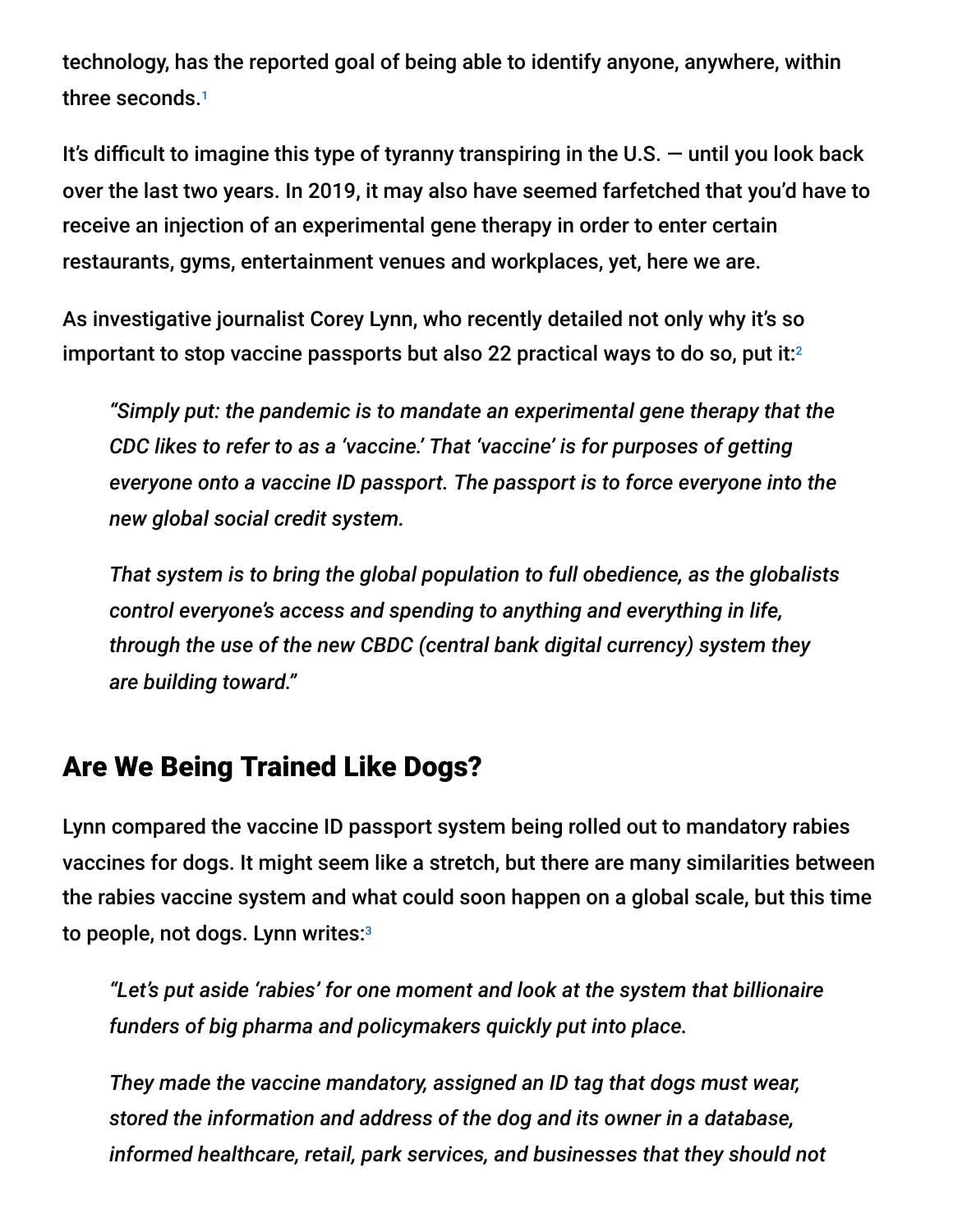*provide services to those without this ID. If one doesn't abide by this law, the owner can be fined, dog quarantined and force-vaccinated."*

Your dog can't visit doggy day cares, dog parks or grooming centers unless he's received the rabies shot. Failure to comply leaves your dog ostracized and you, as its owner, vulnerable to fines.

Lynn argues that, much like COVID-19, millions of pet owners have blindly gone along with the required rabies vaccines for their pets, despite questions over its safety and necessity on an annual basis, as studies suggest the shots may provide protection for more than six years. 4

"They have tested this system on pet owners for years, and half the U.S. population willingly went along with this without even questioning it. Sound familiar?" Lynn asks. "… They are treating you like a dog, and they didn't even show dogs the respect they deserve. You are nothing more than livestock to them." 5

### How Digital Identities Threaten Your Freedom

Disguised as a tool for convenience and safety, digitized IDs, such as mobile driver's licenses, "go way beyond what a driver's license is about."<sup>6</sup> The World Economic Forum's (WEF) Annual Meeting 2018 in Davos was focused on "advancing good, user-centric digital identities."<sup>7</sup> This isn't simply a matter of maintaining your name, address and birthdate, or proof that you've passed your state's driving exam.

Digital identities are described by WEF as "complex webs, crossing the internet, of … personal data, digital history and the inferences that algorithms can draw from this." 8 These identities, they say, "are increasingly embedded in everything we do in our daily lives." In a figure that describes digital identity systems in our everyday lives, WEF envisions that digital IDs, i.e., vaccine passports, will encompass: 9

Health care  $-$  to access insurance, monitor health devices and wearables Smart cities  $-$  to monitor devices that transmit data about energy usage, air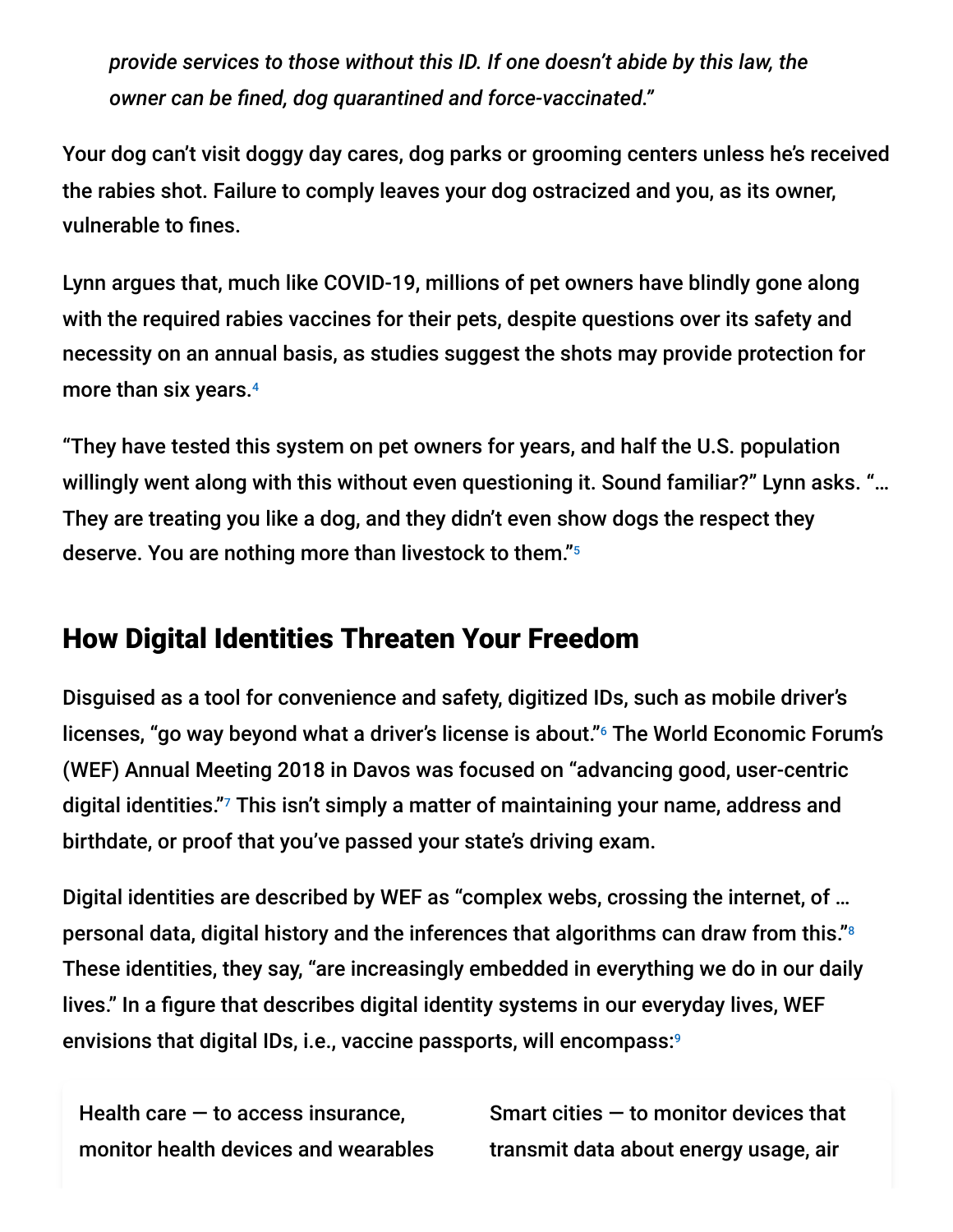| and prove qualifications (for providers)                                                               | quality and traffic congestion                                                                                 |
|--------------------------------------------------------------------------------------------------------|----------------------------------------------------------------------------------------------------------------|
| Telecommunications $-$ for individuals to<br>use devices and service providers to<br>monitor them      | E-government $-$ for individuals to file<br>taxes, vote and collect benefits                                   |
| Social platforms $-$ for social<br>interactions                                                        | $E$ -commerce $-$ to shop, conduct<br>business transactions and secure<br>payments                             |
| Financial services $-$ to open bank<br>accounts and carry out financial<br>transactions online         | Food and sustainability $-$ to verify the<br>origin of produce and enhance<br>traceability in supply chains    |
| Travel and mobility $-$ to plan trips and<br>go through border control between<br>countries or regions | Humanitarian response $-$ to access<br>services and demonstrate qualifications<br>to work in a foreign country |

As an example of how this can translate to threatening something as foundational as your food choices, Lynn uses the example of the "entitlements digital currency" benefits program for food stamps in Illinois, which uses smart contracts and healthy eating tokens. She explains: 10

*"[O]nce you have been verified with your digital identity, you are given a benefit wallet that connects to smart contracts, and if you should ever try to purchase food items that do not fall into their determined 'healthy food' category, you won't be able to purchase it. Surely they are just looking out for your health. What this really shows is their ability to block access to anything they don't wish you to purchase or have access to.*

*Once all banks are connected into this digital identity (vaccine ID passport) system, they will be able to control your spending on everything. What happens*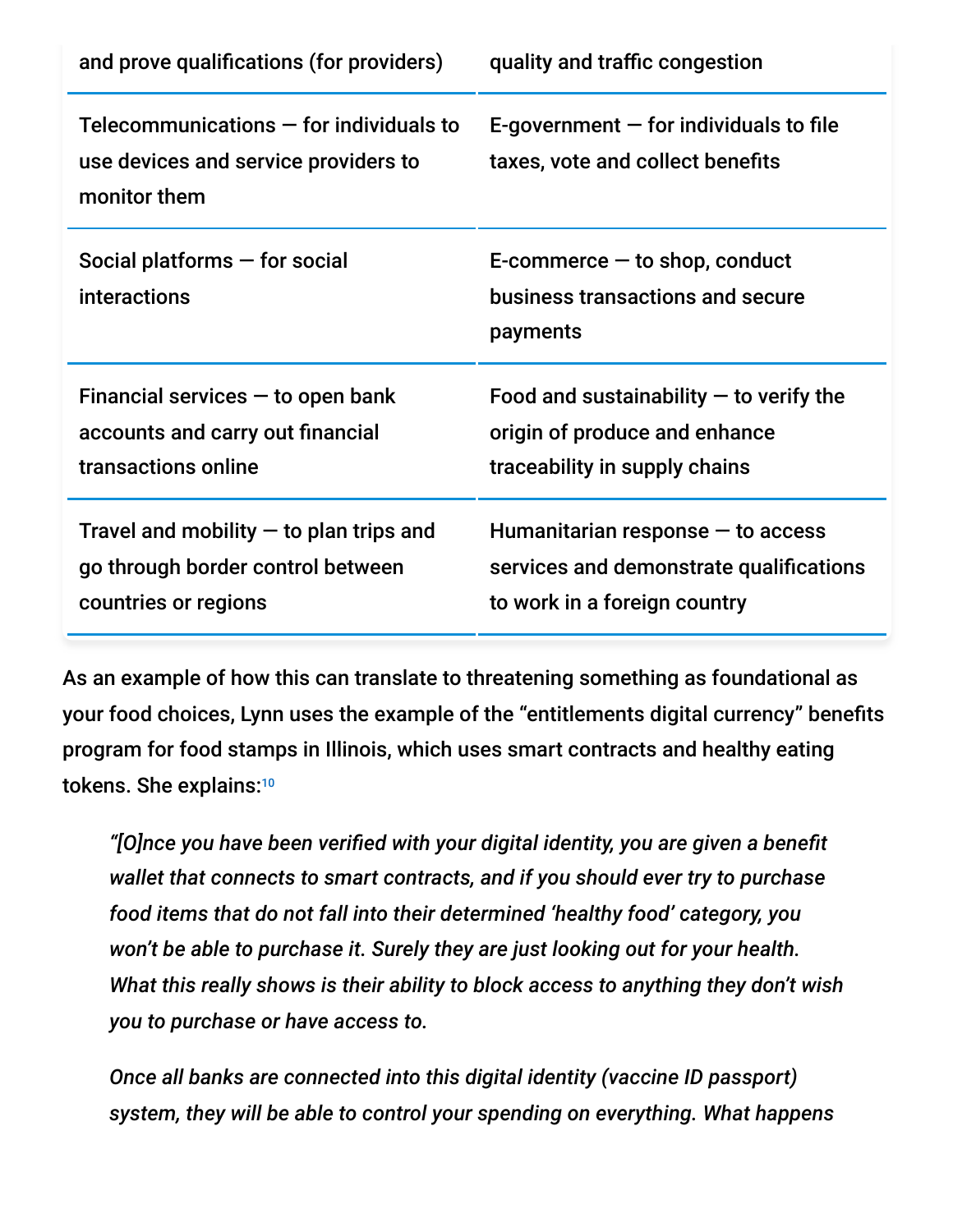*if you do not get the Covid jab or booster? Every area of your life, included in the digital identity diagram above, will be controlled through this system.*

*All data on your life will be stored within your digital identity. They sell this enslavement system as 'convenience' and 'equity,' while ensuring you that 'you'll own nothing and you'll be happy.'"*

## 22 Ways to Stop Vaccine Passports

Your entire identity, including your medical history, finances, sexual orientation and much more, could soon be stored in a mobile app that's increasingly required to partake in society. While some might call this convenience, others would call it oppression. Many others are being driven by fear to accept vaccine passports as "necessary" to protect safety.

In one survey that evaluated acceptance of vaccine passports, 60% stated they were in favor and only 20% stated they were strongly opposed. The study's lead author, professor Stephan Lewandowsky, described those opposed as "surprisingly low," adding, "It's fascinating how people seem increasingly receptive to their personal data being used to inform themselves and others about what they can and can't do." 11

There's still time, however, to stop the imposition of totalitarian control worldwide, and a key way to do so is to fight back against vaccine passports. Lynn highlights 22 ways to do just, which we can all take part in to protect privacy, freedom and constitutional rights. 12

- 1. Do not comply, whether or not you're coerced, bribed, guilted, intimidated or manipulated into complying. "Civil disobedience is necessary."
- 2. Contact your investment adviser or asset manager. Give them a list of companies involved in vaccine passports and pushing the agenda, and tell them you no longer want to support them.
- 3. Avoid all digital identities and vaccine ID passports offered by banks, driver's license facilities and other industries as a means of increasing "access" or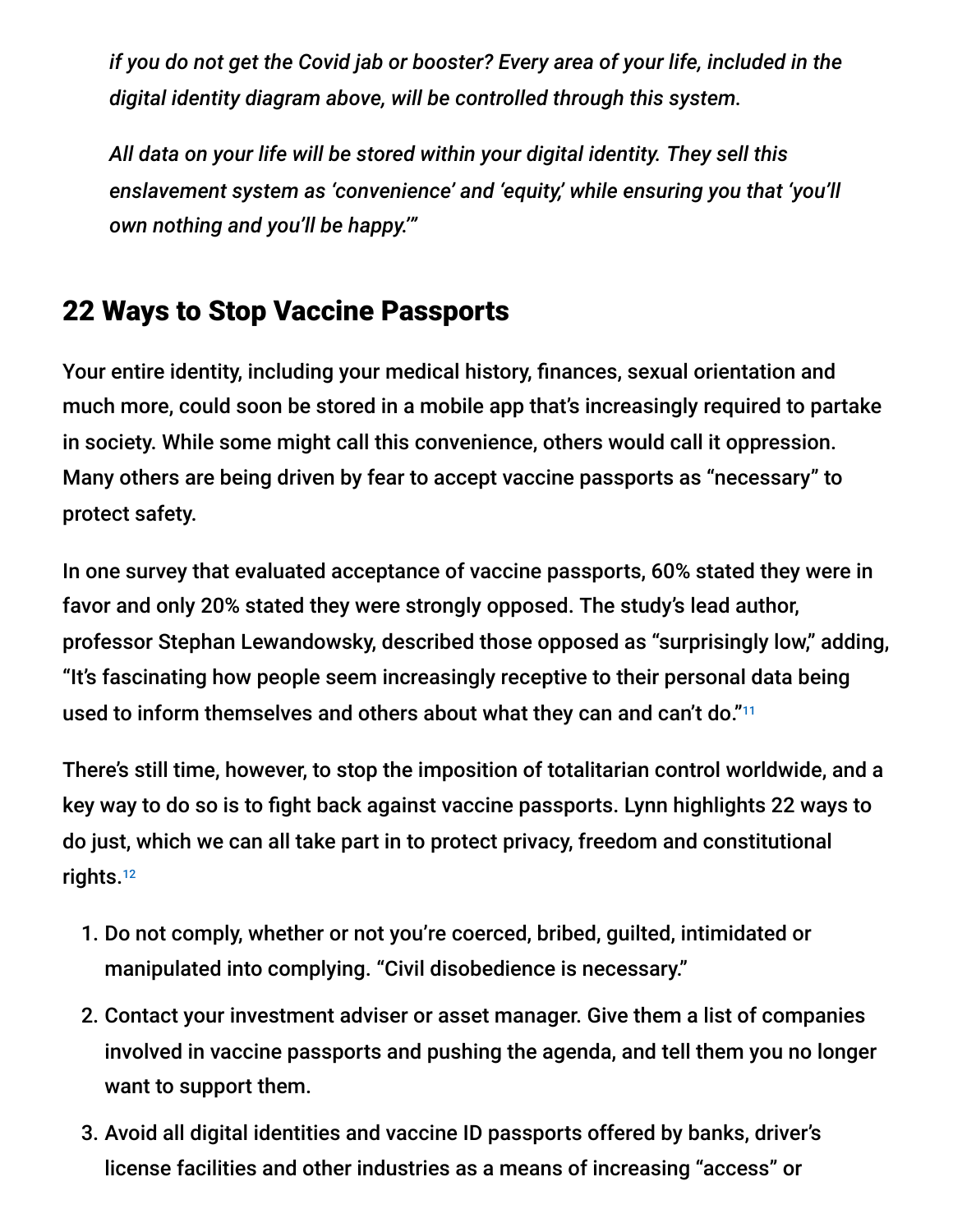"convenience."

- 4. Tell your friends, family and acquaintances about the real goal of digital identities, which is to "put you on the Blockchain to surveil and control your every move."
- 5. Contact your local sheriff. There are 3,081 sheriffs in the U.S., who should be contacted by phone, email and mail. They have the power to refuse to enforce illogical or illegal demands.
- 6. Share messages of truth around your community. You can spread the word using flyers, postcards, stickers or "swag with a message."
- 7. Don't support establishments that require proof of a shot or negative test. If you do, give them a card that reads, "I will not be a human experiment of a gene therapy jab for a virus that has a 99.98% survival rate."
- 8. Email your state representative to block vaccine passports and digital IDs. Support and consider donating to those who are taking action against injection mandates and passports.
- 9. Move your money from large banks to small, family-owned banks and small credit unions. "If 10% of people did this, it would create a huge shift."
- 10. Build family or community energy and food systems, as "resilient energy and food supplies will go a long way against their digital financial blackmailing systems."
- 11. Boycott Amazon and big box stores that are "building the infrastructure to enslave humanity."
- 12. Use cash as much as possible, as it allows you to avoid being tracked via your bank account and keeps your spending behaviors from being analyzed and used to manipulate industries, supply chains and markets.
- 13. Leave your cellphone at home and avoid any and all data-tracking apps.
- 14. Limit the personal data you share online, on paper and anywhere else.
- 15. Call your senators and demand that they oppose the Federal Vaccine Database Bill H.R. 550, which would allow the development of a federal vaccination registry.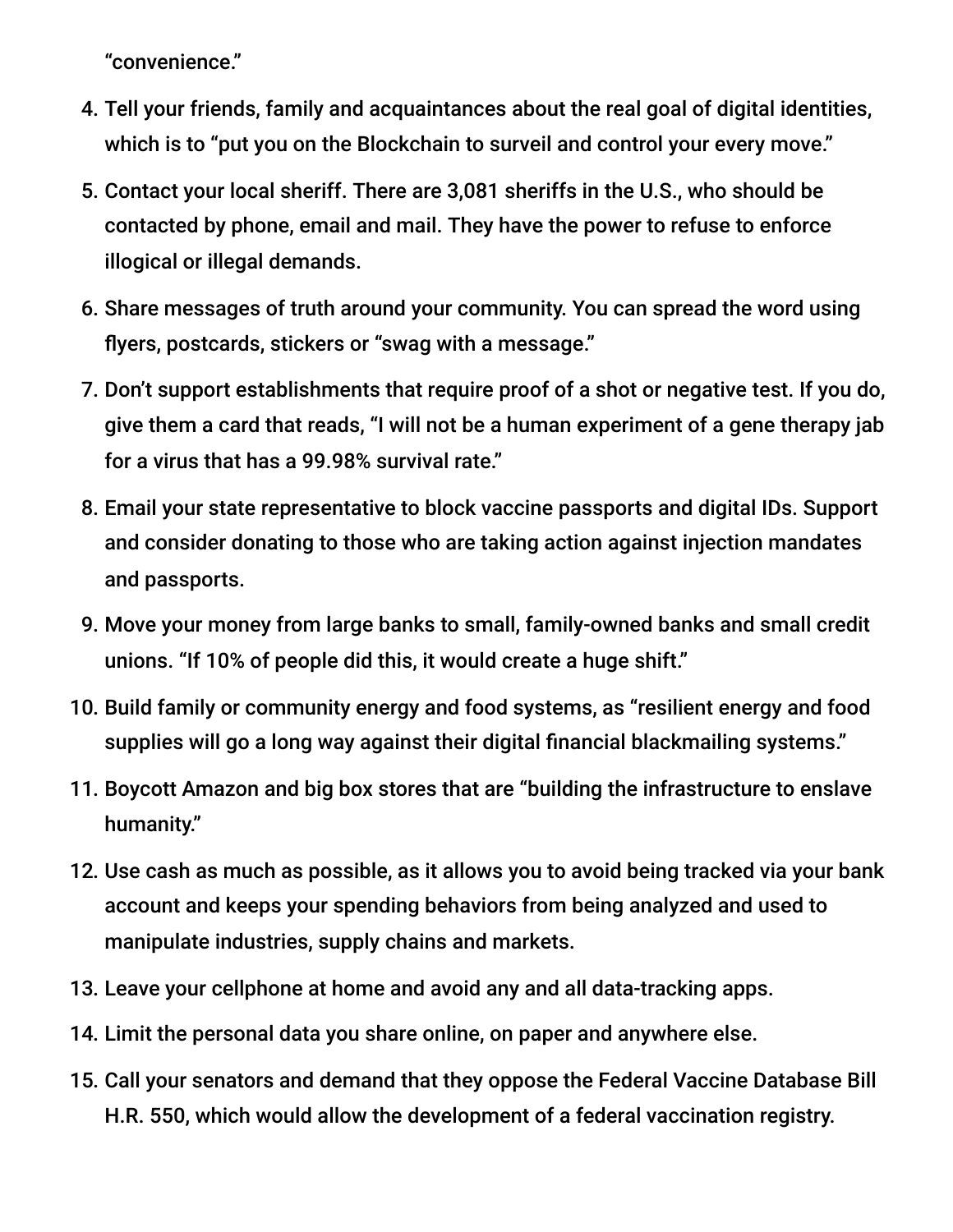- 16. Avoid purchasing "smart" products of any kind, such as smart televisions and Alexa devices. "These products are all used for surveillance purposes via audio, some visual, and data aggregating, not to mention potential integrated mind control technologies."
- 17. Establish financial security outside the system, such as by learning or teaching trade skills and establishing networking and teamwork opportunities for people to build and work together within their local community.
- 18. Clear as many debts as you can so you aren't beholden to anyone. "Invest in people, learning trade skills, family and community, hard assets, proper schooling for your children — which might mean a local homeschool network — local farmers for your food, any necessary supplies or equipment you feel you need, your health and peace of mind."
- 19. Maintain resources  $-$  medical, legal and otherwise  $-$  to fight the COVID-19 tyranny $^{13}$  and stay updated on legal action and legislation against COVID-19 mandates.
- 20. Be aware that it is not legal to require a person to get injected while it's still under emergency use authorization. "Though the FDA has approved Pfizer's Comirnaty jab, Pfizer has chosen to not yet produce it for the U.S., and instead are continuing to supply the EUA jab."
- 21. Be there for those who have received the injection and are having adverse events or choosing not to get boosters. "Help them through it and find medical professionals that are aware of what is happening and will assist them."
- 22. "Visualize a better future for all, where these corrupt individuals are stopped in their tracks."

#### **Sources and References**

- <sup>1</sup> [Wall Street Journal, Opinion August 28, 2019](https://www.wsj.com/articles/social-credit-may-come-to-america-11567033176)
- <sup>2, 3, 5, 10, 12</sup> [Corey's Digs January 4, 2022](https://www.coreysdigs.com/health-science/22-ways-to-stop-vaccine-id-passports-in-2022-and-why-we-must/)
- <sup>4</sup> Can J Vet Res. 2020 Apr; 84(2): 153-158
- <sup>6</sup> [Government Technology July/August 2021](https://www.govtech.com/products/mobile-drivers-licenses-pave-the-way-for-unified-digital-ids)